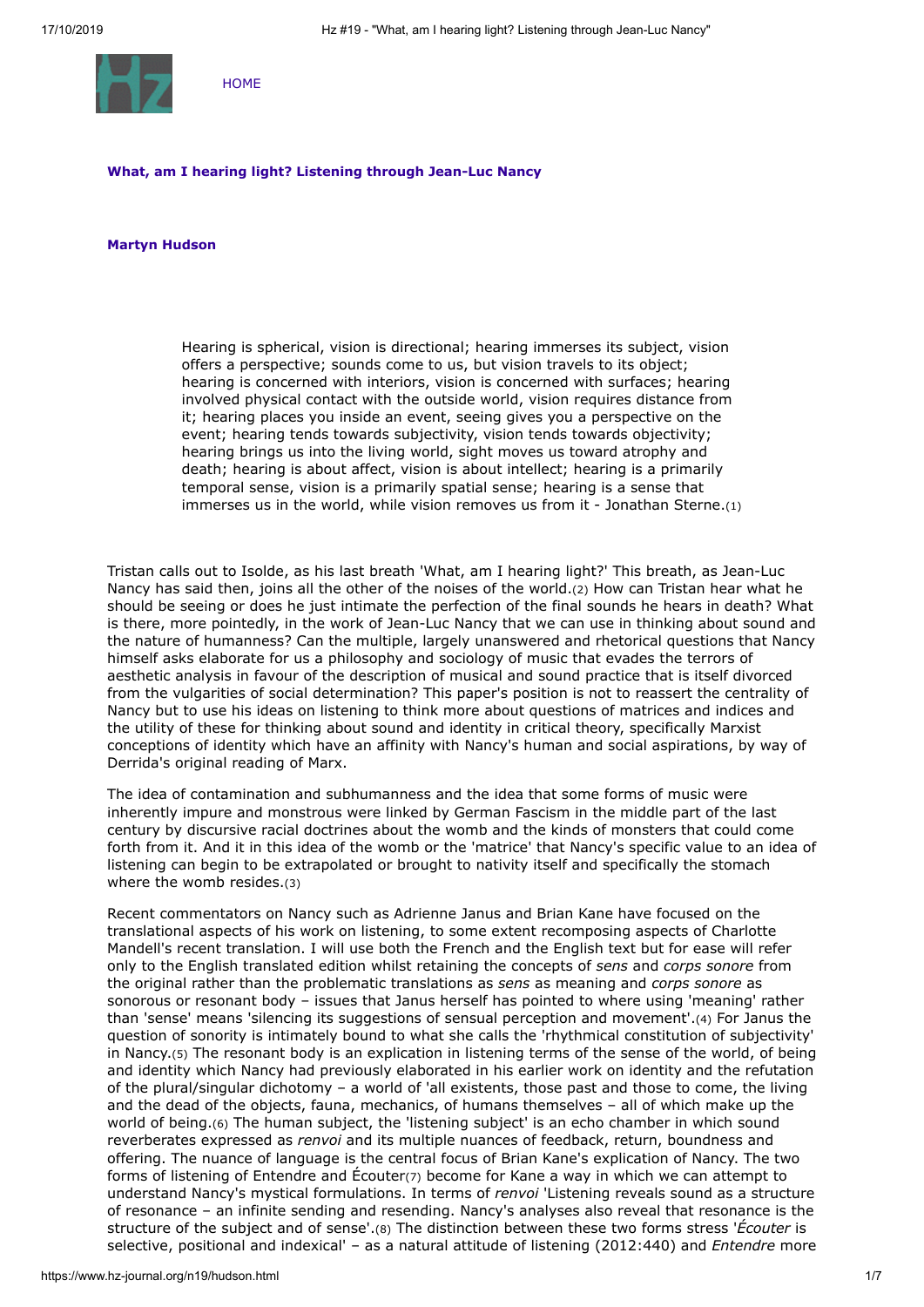<span id="page-1-1"></span><span id="page-1-0"></span>rooted in the intentionality of the Husserlian phenomenology and its significations that Nancy wishes to elide or avoid.[\(9\)](#page-5-8) In reading Nancy, Kane elaborates the natural listening of the first and the *understanding* and *meaning* of the latter and argues for Nancy's 'allegiance to non-indexical and non-significational modes of listening'.[\(10\)](#page-5-9) Centrally these means a focus on listening as resonance rather than listening to hear signification – for Kane 'To make listening into something other than listening for signification or indices implies an emphasis on the sensory relationship between world and listener, a listening that begins not with the search for meanings but on the basis of the sensory qualities of sounds'.[\(11\)](#page-5-10) The listening subject, the sonorous body is then a 'subject that is listening to the infinite *renvoi* of meaning, sound, and self'.[\(12\)](#page-5-11)

<span id="page-1-3"></span><span id="page-1-2"></span>Useful as these commentaries are, there are other things to work through and discover in Nancy, specifically the problem of vision, meaning and signification. If the sense of an indice or set of significations is so problematic, what then becomes the basis for subjectivity and identity, and can we think about an alternative vision of identity and subjectivity through ideas of birth and nativity and resonances which are profoundly linked to the birth-blindness of the womb, of the *matrice?* Rather than an index which can be looked up, an inventory which can be assessed, marking each part of the human subject and directly correlating it, can we think of Nancy's work as introducing us to a matrix, no less disciplinary in its way, but sonorous and reverberative rather than signifying and determining?

# **The sense of sound**

<span id="page-1-5"></span><span id="page-1-4"></span>The starting-point of critical elaboration is the consciousness of what one really is, and is "knowing thyself" as a product of the historical process to date which has deposited in you an infinity of traces, without leaving an inventory - Antonio Gramsci[\(13\)](#page-5-12)

Jean-Luc Nancy's philosophy of listening marks a new direction in thinking about sound but one which is opaque and difficult, in terms of both concept and translation.[\(14\)](#page-5-13) Henk Oosterling has pointed to the difficulty and density of reading Nancy making a serious survey of his ideas a perilous prospect.[\(15\)](#page-5-14)

<span id="page-1-7"></span><span id="page-1-6"></span>Nancy initiates his thinking-through listening (or what amounts to listening supplanting thinkingthrough) by contrasting philosophical practice with listening and questions whether that practice can truly listen rather than understand. In order to grasp this we have to see philosophy as a way of looking for meaning and signification, to locate something one hears in an index, to situate, to provide context.[\(16\)](#page-5-15) This means that in reality we evade listening in order to look for something else – that which listening signifies – a philosopher might be trying to locate a concept that she will find through hearing a sound or a piece of music, a historian might be listening for a rendition of crusader chants in early music ensemble performances, a geographer may listen to Delius in order to hear the signification of landscape. The project of deconstruction, of which Nancy has played no little part, has problematized, if not severed those relationships of signification, displacing the visual motifs of sight and clarity with opaqueness and instability.[\(17\)](#page-5-16) As Nancy says 'Is listening something of which philosophy is capable? Or – we'll insist a little, despite everything, at the risk of exaggerating the point – hasn't philosophy superimposed upon listening, beforehand and of necessity, or else substituted for listening, something else that might be more on the order of *understanding*'.[\(18\)](#page-5-17) For Nancy the practice of philosophy has to hear (and hinting at totality, 'hears everything'), but to practice philosophy has to neutralize, as part of that practice the very practice of listening rather than understanding.[\(19\)](#page-5-18)

<span id="page-1-12"></span><span id="page-1-11"></span><span id="page-1-10"></span><span id="page-1-9"></span><span id="page-1-8"></span>Listening, or sonority, eclipses and outweighs vision and visual description. It becomes more than the *form -* ' It does not dissolve it, but rather enlarges it; it gives an amplitude, a density, and a vibration or an undulation whose outline does anything but approach. The visual persists until its disappearance; the sonorous appears and fades away into its permanence'.[\(20\)](#page-5-19) Acoustic penetration and resonance do not come from far away and disappear into its horizon as a visual object does – the 'withdrawals', turning inwards, solipsisms of sound are profoundly different processes to the objects of visuality, its referents and its indices - 'Why and how is it that something of perceived meaning has privileged a model, a support, or a referent in visual presence rather than in acoustic penetration?'[\(21\)](#page-5-20) This inwardness and withdrawal is a process of sonorous resonance in the very being and materiality of the *corps sonore* whereas visualisation the opposite is true – rather than inward resonance the eye conjures up the images, makes manifest, displays – 'a making *evident*' (2007:3). Nancy privileges the body of the listening subject against the rational, seeing determining and signifying intellect. It is that internality and inwardness that we will return to in a moment, but what is the knowledge that the resonance of sound brings to us in its wave? How, for Nancy, is meaning engendered, modulated, determined or dispersed in the process of listening where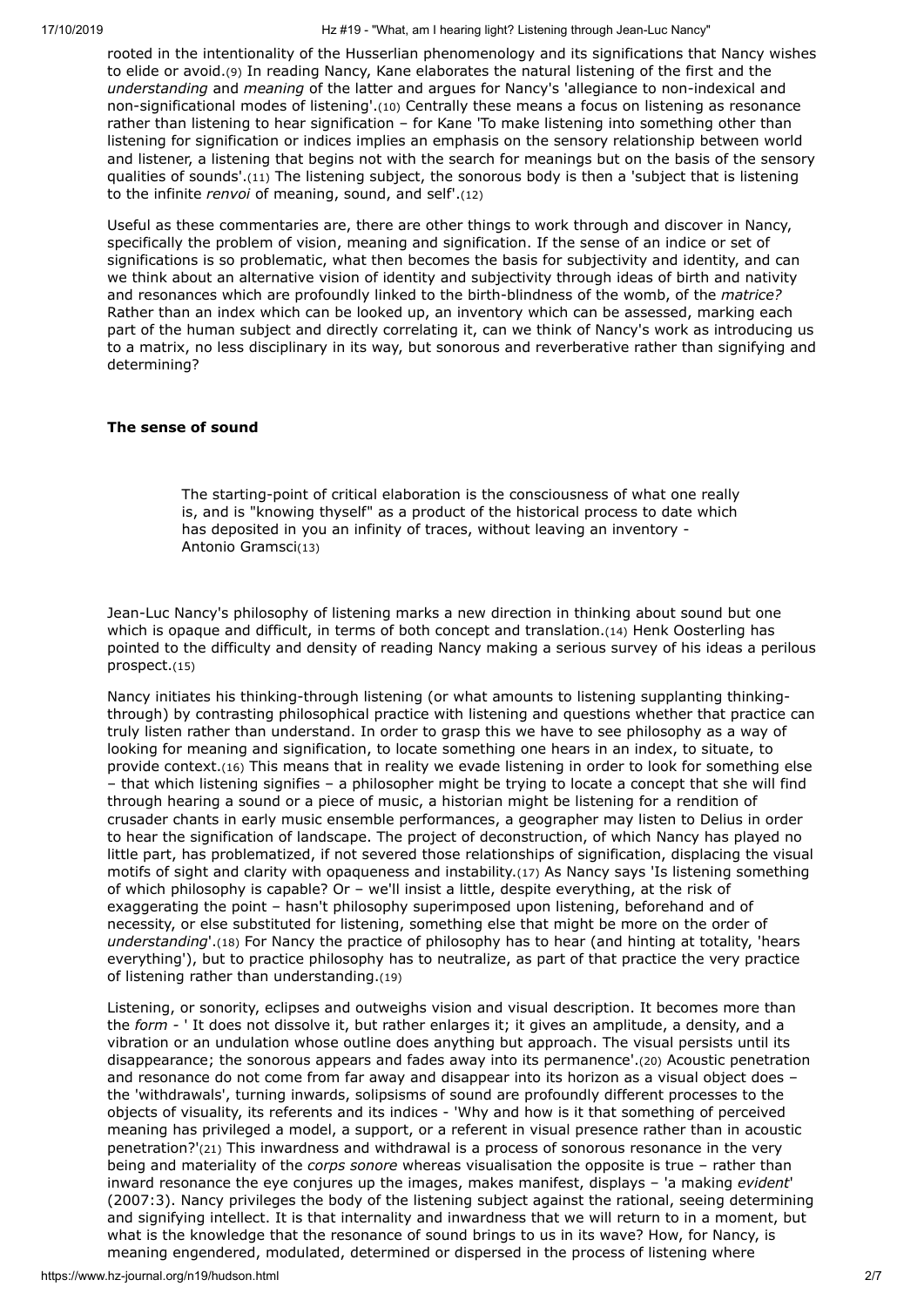knowledge arises not in intellectual capacity or the search for the signified listening but in accent, tone, timbre, resonance and sound?[\(22\)](#page-5-21) The evocation of form, or a sonorous vision, can be possible through listening and its signification, but can we visualize sound and resonance itself?[\(23\)](#page-5-22)

This then problematizes the question of truth and the truth of listening and the kinds of resonances and echoes that inhabit the human subject and to its inwardnesses.

> <span id="page-2-2"></span><span id="page-2-1"></span><span id="page-2-0"></span>Shouldn't truth "itself," as transitivity and incessant tradition of a continual coming and going, be listened to rather than seen? But isn't it also in the way that it stops being "itself" and identifiable, and becomes no longer the naked figure emerging from the cistern but the resonance of that cistern – or, if it were possible to express it thus, the echo of the naked figure in the open depths?[\(24\)](#page-5-23)

Replacing the naked figure of truth with echo and resonance of the cistern displaces the forms of knowledge of visuality. We do not perceive the figure but bear the resonance of the sound in our own inwardness. This does not mean that listening does not disclose truths and secrets and neither does it eliminate social identifications and social being, the plural of the singular:

> <span id="page-2-4"></span><span id="page-2-3"></span>What secret is at stake when one truly *listens*, that is, when one tries to capture or surprise the sonority rather than the message? What secret is yielded – hence also made public – when we listen to a voice, an instrument, or a sound just for itself? And the other, indissociable aspect will be: What does *to be* listening, *to be* all ears, as one would say "to be in the world," mean?<[\(25\)](#page-5-24)

<span id="page-2-5"></span>We will return to those secrets of inwardness momentarily but the excision of the forms of truth becomes, for Nancy, of some importance. *Entendre, hearing* becomes a hearing of sense and signification. To hear a sound (siren, bird, drum) is to begin to understand a wider world beyond that sound. Even if we do not understand the text or utterance fully itself, it begins to provide a wider context to that hearing, ones that lies beyond the sound itself, a meaning that is not directly accessible through the sound or is somehow distant but connected with it.[\(26\)](#page-5-25) The constant referral to something else is meaning. The constant referrals of sound however may not necessarily infer and defer meaning, it spreads in space at the same time as resounding 'in me' - in those inward spaces, inside of the human form.[\(27\)](#page-5-26) Here meaning is not inferred or deferred we just have the presence of sound resounding through the body making the body itself a resonance chamber, an acoustic space which receives and refracts the sounds emanating through it. If the self is the constitution of multiple referrals and identities, the resonating subject is as much a product of the echoes of sound without signification as it is of meaning. The intelligibility of the self then means an understanding of these multiple referrals and resonances.[\(28\)](#page-5-27) This becomes both a referral to indices and an understanding of what Nancy means by matrices, or what we can understand from Nancy to take this concept further.

# <span id="page-2-6"></span>**Echo chambers**

The creation of a 'global sonorous space' of music[\(29\)](#page-5-28) means the ubiquity of sound and resonance. Unlike visual spatialities the spatiality of music is encompassing - 'To listen is to enter that spatiality by which, *at the same time*, I am penetrated, for it opens up in me as well as around me, and from me as well as toward me: it opens me inside me as well as outside'.[\(30\)](#page-5-29) The reverberation chamber of the body[\(31\)](#page-5-30) is one which echoes beyond meaning.[\(32\)](#page-5-31) The bringing of humans into the world is at once a birth of subjectivity but also of a subjectivity into sound worlds;

> <span id="page-2-10"></span><span id="page-2-9"></span><span id="page-2-8"></span><span id="page-2-7"></span>Perhaps we should thus understand the child who is born with his first cry as himself being – his being or his subjectivity – the sudden expansion of an echo chamber, a vault where what tears him away and what summons him resound at once, setting in vibration a column of air, of flesh, which sounds at its apertures: body and soul of some *one* unique. Someone who comes to himself by hearing him*self* cry (answering the other? calling him?), or sing, always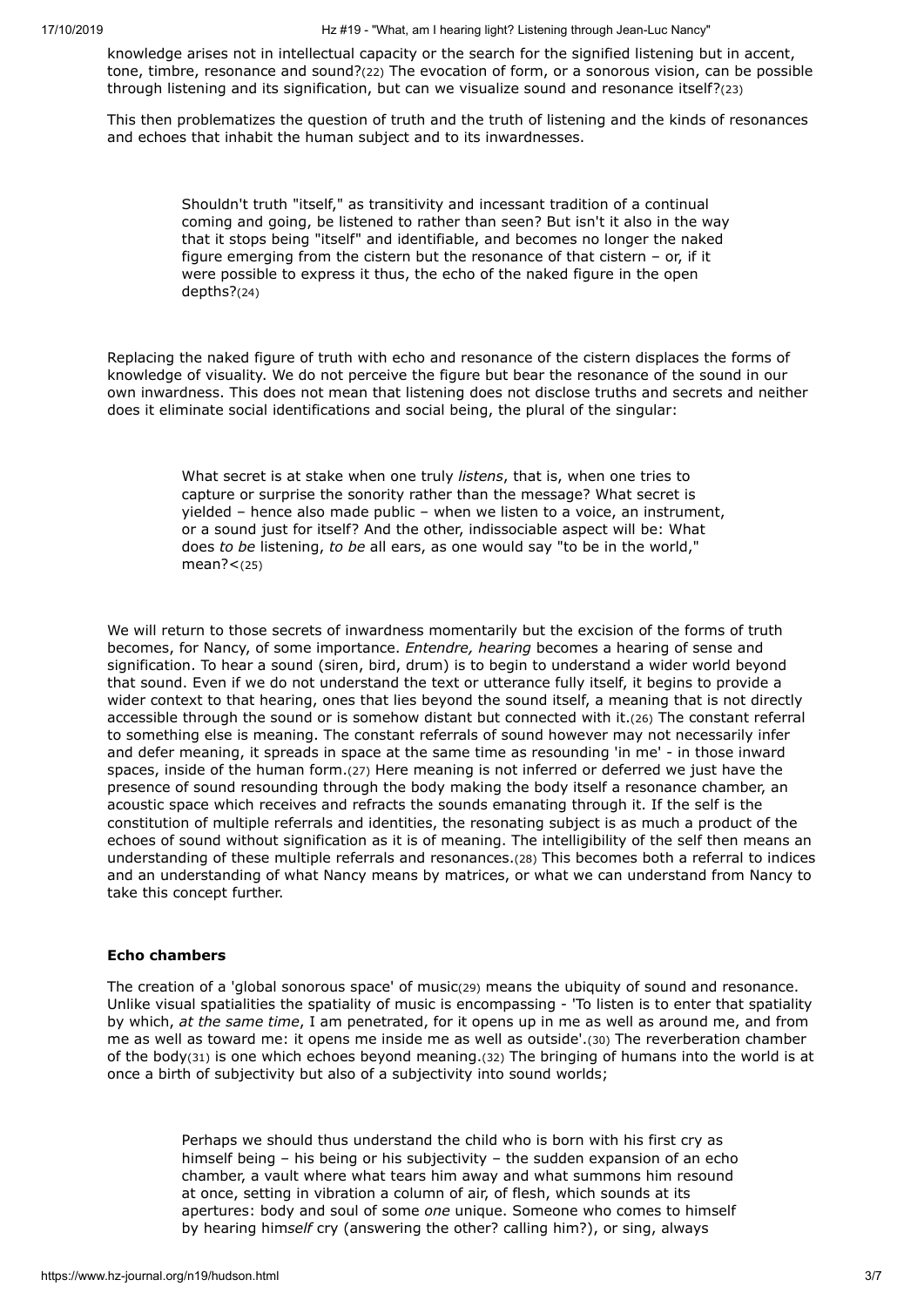<span id="page-3-1"></span><span id="page-3-0"></span>each time, beneath each word, crying or singing, *exclaiming* as he did by coming into the world.[\(33\)](#page-5-32)

Not only is the human birthed into the sound world but sonority itself is constitutive of the human subject 'a friction, the pinch or grate of something produced in the throat, a borborygmus, a crackle, a stridency where a weighty, murmuring matter breathes, opened into the division of its resonance. Once again, the birthing cry, the birth of the cry – call or complaint, song, rustling of self, until the last murmur'.[\(34\)](#page-5-33) The sound of the new human itself becomes enmeshed with the sound of the world – the sounds of other humans but also, importantly, with the sounds of objects, mechanics, the inanimate, flora, fauna, all of the living and the dead or as Marx says 'all the tradition of all the dead generations weighs like a nightmare on the brain of the living'.[\(35\)](#page-5-34)

The emergence of the human from the stomach, the stomach in which we feel resonance, a stomach stretched like a drum, a 'sonorous cavity' in which the soul resides becomes for Nancy the constitutive moment of identity formation through sound.[\(36\)](#page-5-35) The womb/matrice is the beginning of sound, where we feel sound, the origin of identity, the origin of difference, an instrument of sound production and sound reception, a border and a passage between singularity and plurality, the space where we begin listening;

> <span id="page-3-4"></span><span id="page-3-3"></span><span id="page-3-2"></span>The womb [*matrice*]-like constitution of resonance, and the resonant constitution of the womb: What is the belly of a pregnant woman, if not the space or the antrum where a new instrument comes to resound, a new *organon*, which comes to fold in on itself, then to move, receiving from outside only sounds, which, when the day comes, it will begin to echo through its cry? But, more generally, more womblike, it is always in the belly that we – man or woman – end up listening. or start listening. The ear opens into the sonorous cave that we then become'.[\(37\)](#page-5-36)

<span id="page-3-5"></span>The matrice is also fundamentally somewhere where we listen without signification, where the sound is received but not a sound indicative of referral, deferral, or meanings not present. But this does not mean that it is not disciplinary or that the multiplicity of our identities somehow avoid the subjective and objective makings of our human psychic form. When Marx called the human 'the ensemble of social relations'[\(38\)](#page-6-0) he did not mean the conscious adoption of the human cultural and psychic form by new human but the ways in which totality invested itself into the form of the human surreptitiously and without consent and the ways in which identities were formed by the process of history. If one were to try to uncover those social relations constitutive of the human, which as Gramsci has said has left no inventory, then the search for *meaning* and *signification* is in itself already lost. There are no indices, or if there are, they are fragmented and dispersed with no order, no form other than as remnants of the historical process, or if talking about sound, the dispersed tatters of sounds which have presented themselves to us as we try to make sense of what they might signify and mean. Reworking Nancy's poetic and opaque notion of the womb/matrice hints at something that is central but hidden to the human listening subject – that the sounds which resonate through us, invest us just as much as the forces of history, and the ubiquity of that sound world, that *noise*, annihilates any sense of uncovering meaning.

# **Anticipations**

<span id="page-3-6"></span>Todd May[\(39\)](#page-6-1) has presented an outstanding political analysis of deconstruction and the concept of identity and community in Nancy's work and in doing so has stressed the nature of exposure and closure on the formation of the individual subject and the ways in which the outside impacts upon the inside of the subject. In what sense then can sound, as we turn away from signification and indices, provide some insight into the very birth of the human form, the matrices that act as the nativity for human subjectivities? What kinds of inwardnesses are created by the resonance of sound for the listening *corps sonore*? If we can offer the following emerging themes from our analysis of Nancy it may go some way towards demystifying or making less opaque his listening in order to enhance new ways of thinking about sound.

<span id="page-3-7"></span>Firstly, Nancy's reworking of listening disparages the privilege of both hearing as understanding and the totalizing will of sight. The displacement of vision in recent phenomenological and poststructuralist thought has not in any serious way led to the emergence of new ways of thinking about sound philosophically except perhaps in the recent work of Salome Voegelin. For Voegelin the constitution of the subject is formed in complicity with the materiality of sound and is 'complicit with its production'.[\(40\)](#page-6-2) The subject position of the self is enwrapped by the materiality of sound and a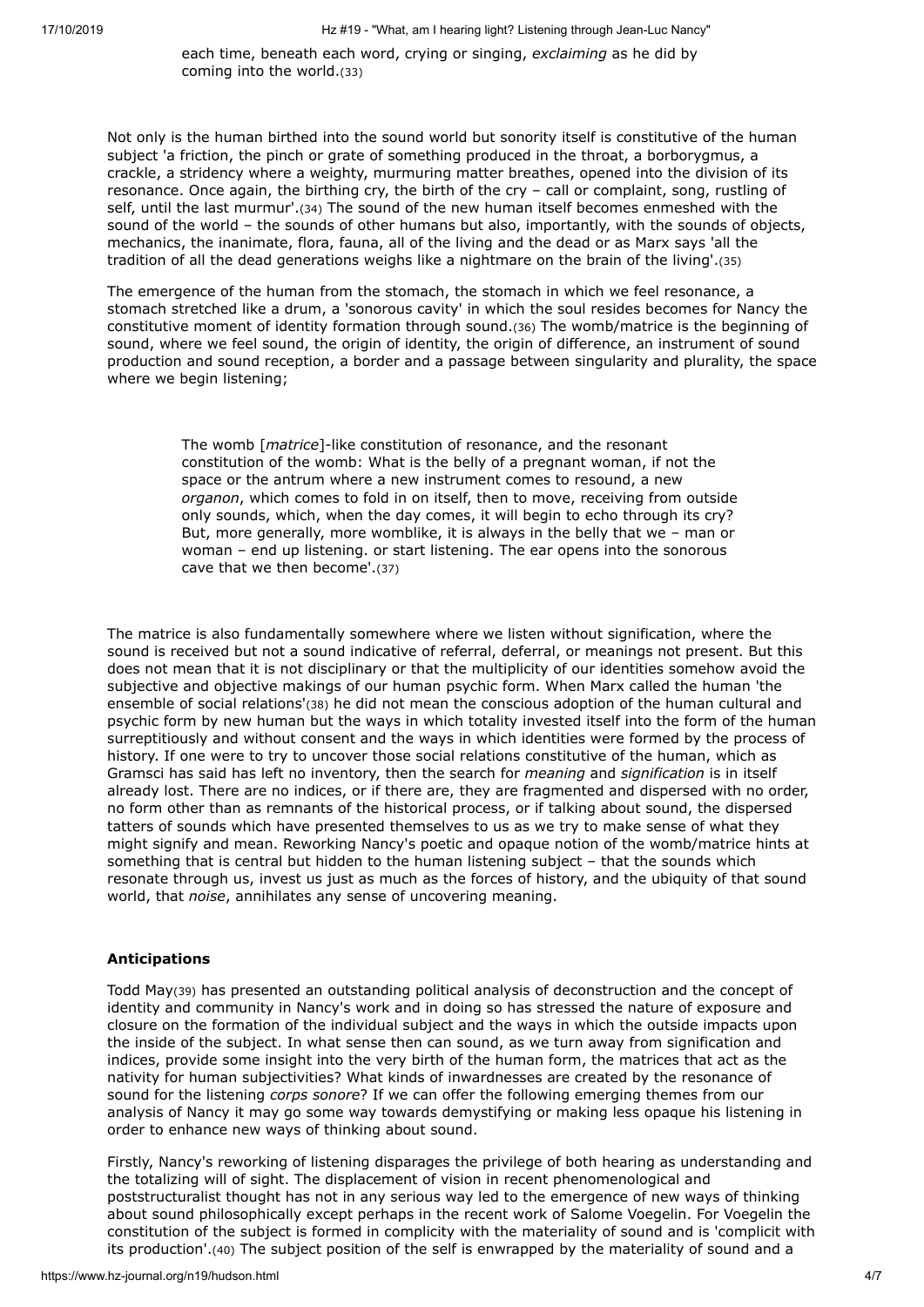<span id="page-4-1"></span><span id="page-4-0"></span>sense of the world with it is implicitly bound to hearing, whereas in sight there is always distance and removal.[\(41\)](#page-6-3) The simultaneity of self with sound stresses this complicity against detachment in the practice of listening. [\(42\)](#page-6-4) In listening, knowledge and experience liberates itself from vision. The co-production of sound makes the subject complicit with and constituted by that sound world.[\(43\)](#page-6-5) Like Nancy, Voegelin listens to that 'ephemeral complexity of sound that avoids classification and focuses on being heard rather than on being understood'.[\(44\)](#page-6-6)

Secondly, Nancy's work raises significant questions about the nature of sound and its relationship to knowledge. As sound resonates through us and we are tempted to either understand its signification or to accept the resonance through the echo chambers of the subject in which that very proximity of the soundwave problematizes our being in the world and what that sound is doing to us. As Brandon La Belle has noted;

> <span id="page-4-4"></span><span id="page-4-3"></span><span id="page-4-2"></span>Sound is already always mine and not mine – I cannot hold it for long, nor can I arrest all its itinerant energy. Sound is promiscuous. It exists as a network that teaches us how to belong, to find place, as well as how not to belong, to drift. To be out of place, and still to search for new connection, for proximity. Auditory knowledge is non-dualistic. It is based on empathy and divergence, allowing for careful understanding and deep involvement in the present while connecting to the dynamics of mediation, displacement, and virtuality.[\(45\)](#page-6-7)

Even if we, as Nancy does, reject the project of auditory knowledge, there is still an imperative to understand knowledge in another way: to understand not music-as-knowledge but the process by which resonance achieves its route through us and what happens inside us. Nancy speculates philosophically about the stomach, sound, and modes of resonant but his work also offers us ways of thinking about descriptions of the impact of sound on inwardness.

Thirdly, the whole notion of inwardness, of windowlessness, of the relationship of the inside of the human to outside 'being-in-the-world' is a constitutive project of philosophy itself, if not the centrality of its whole practice. If the inside could be read off against a set of indices which directly match and correlate out there in the world with in here in my being, then that form of inventory would provide a solution to the whole nature of the human as simply a product, 'an ensemble of social relations'. But the species-being, the biological nature of the human would have to be bracketed as something we would have to be silent about. Not only does Nancy postulate some significant ways of thinking about sense and being, he also raises questions about the nature of sound and its impact on the human which transcends the time and space of a contemporaneous humanity and its immediate ensemble. In actuality, his discussion of Titian and the resonating power of the stomach stresses the universality, spatially and temporally, of our mode of being and its sounds – the reception of sound is trans-historical. More than this, Nancy's awareness of modes of listening not only point to the constitutive role of sound in the production of the human, but also to the role of sound in the construction of the world – the noise of the world is the first thing that the human uses to locate its nature and its place. Sound is of the essence of human subjectivity, before vision, in the womb, the 'sonorous cave' in which the human becomes open and conscious to the world.

Fourthly, the noise of the world is not just a human noise, it is the noise of all existents, the human and non-human, the living and the dead, the song sung and the record, the inanimate object and the sound of the sea and the weather. The unmediated reception of resonance of this in the echo chamber of the body and in the matrice that gives it its nativity means that the unsignified complexity of the sound world is unmappable but culpable for everything that that human subject will become. There is no such thing as a pure sound. The immersion in sound is various and polymorphous. When Tristan hears the light as he is dying, he does not ask what it means, or where it comes from, he just receives the sound as we receive light. We revel in it, it gives us life. It also means that any attempt to reassert the purity of a doctrinal sound designed to ward against pollution and contamination will always fail. The attempt by German fascism to purify culture, including its Tristans, of its contaminants can only fail because of the perversity and the encompass of world sound. We are born monsters, from the matrice we emerge as contaminated beings, into light and light we will become.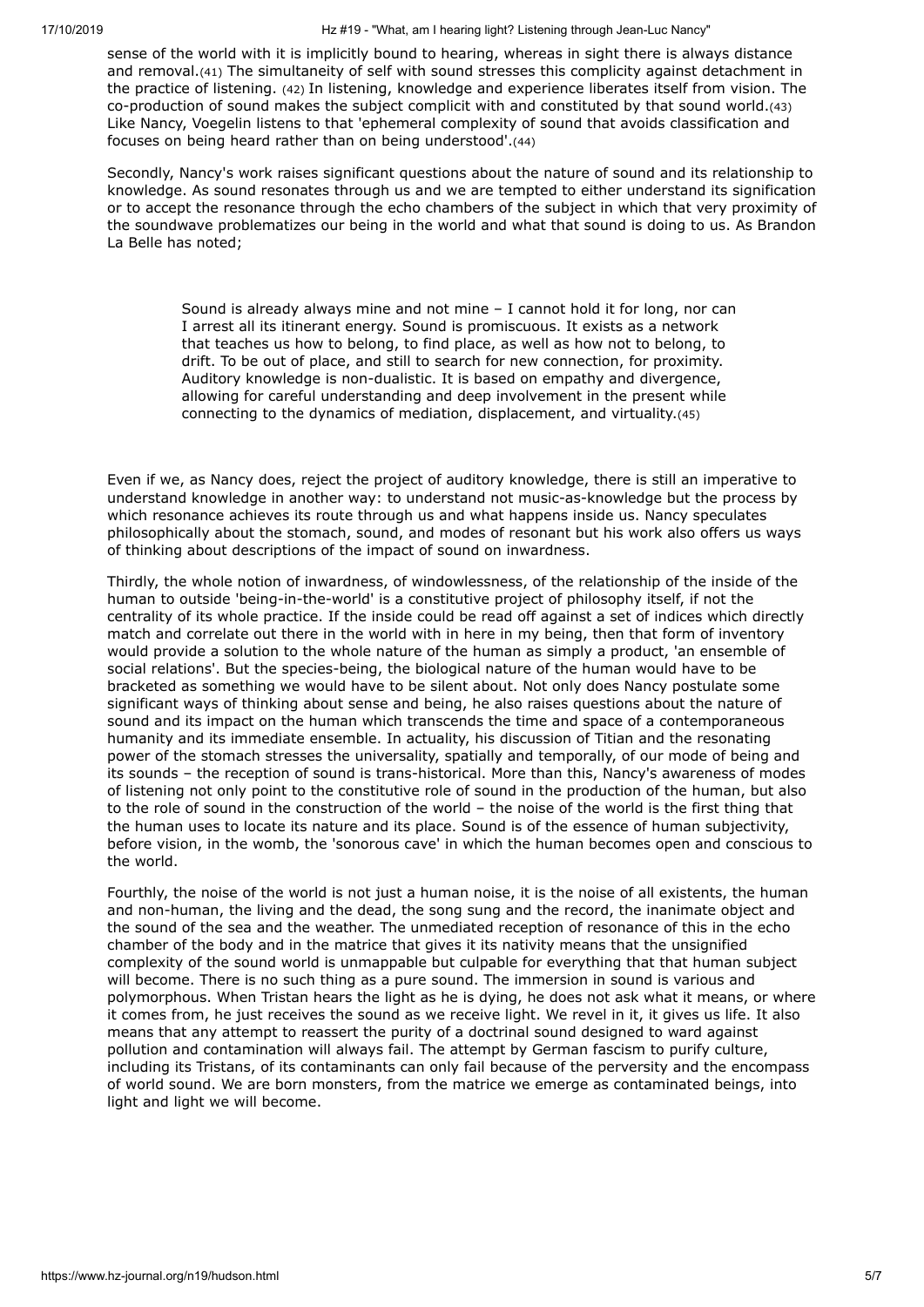#### **References**

(1) [^](#page-0-0) Sterne, Jonathan.(ed.)*The Sound Studies Reader* (Abingdon:Routledge, 2012), 9.

<span id="page-5-2"></span><span id="page-5-1"></span><span id="page-5-0"></span>(2) [^](#page-0-1) Nancy, Jean-Luc. *Listening* trans. Charlotte Mandell (New York:Fordham University Press, 2007), 45.

(3) [^](#page-0-2) Ibid, 51-53.

<span id="page-5-3"></span>(4) [^ A](#page-0-3)drienne Janus 'Listening: Jean-Luc Nancy and the "Anti-Ocular" Turn in Continental Philosophy and Critical Theory' *Comparative Literature* 63:2 (2012) 182-202, 185.

(5) [^](#page-0-4) Ibid, 188.

<span id="page-5-5"></span><span id="page-5-4"></span>(6) [^](#page-0-5) Nancy, Jean-Luc. *Being Singular Plural* trans. Robert Richardson and Anne O'Byrne Stanford:Stanford University Press, 2000), 21.

<span id="page-5-8"></span><span id="page-5-7"></span><span id="page-5-6"></span>(7) [^ B](#page-0-6)rian Kane Jean-Luc Nancy and the Listening Subject, *Contemporary Music Review*, 31:5-6 (2012), 439-447, 439.

 $(8)$  [^ I](#page-0-7)bid.

(9) [^](#page-1-0) Ibid, 440-441.

(10) [^](#page-1-1) Ibid, 442.

 $(11)$  [^](#page-1-2) Ibid, 443.

(12) [^](#page-1-3) Ibid, 446

<span id="page-5-12"></span><span id="page-5-11"></span><span id="page-5-10"></span><span id="page-5-9"></span>(13) [^](#page-1-4) Gramsci, Antonio. *Selections from the Prison Notebooks* trans. Quintin Hoare and Geoffrey Nowell Smith, (London:Lawrence and Wishart, 1971), 324.

<span id="page-5-13"></span>(14) [^ M](#page-1-5)andell in her translators notes entendre means both to understand and hear. Matrice means both womb and matrix. Renvoi means return, send back, repeat. Sens means meaning and sense as in the senses.

<span id="page-5-14"></span>(15) [^ H](#page-1-6)enk Oosterling 'From Interests to "Inter-esse:" Jean-Luc Nancy on Deglobalization and Sovereignty' *SubStance* 34:1, No. 106, (2005), 81-103, 82.

(16) [^](#page-1-7) Nancy, Jean-Luc. 2007, op.cit., 1.

<span id="page-5-24"></span><span id="page-5-23"></span><span id="page-5-22"></span><span id="page-5-21"></span><span id="page-5-20"></span><span id="page-5-19"></span><span id="page-5-18"></span><span id="page-5-17"></span><span id="page-5-16"></span><span id="page-5-15"></span> $(17)$   $\land$  There is little intention in this paper to assess this although I have critiqued the same project and its dissolution of truth elsewhere (Hudson, see below).

(18) [^](#page-1-9) Nancy, Jean-Luc. 2007, op.cit., 1.

 $(19)$  [^ I](#page-1-10)bid.

(20) [^](#page-1-11) Ibid, 2.

 $(21)$  [^](#page-1-12) Ibid, 2-3.

 $(22)$  [^](#page-2-0) Ibid, 3.

 $(23)$  [^ I](#page-2-1)bid.

 $(24)$  [^](#page-2-2) Ibid, 4.

 $(25)$  [^](#page-2-3) Ibid, 5.

 $(26)$  [^](#page-2-4) Ibid, 6.

 $(27)$  [^](#page-2-5) Ibid, 7.

 $(28)$  [^](#page-2-6) Ibid, 9.

- (29) [^](#page-2-7) Ibid, 12.
- (30) [^](#page-2-8) Ibid, 14.
- (31) [^](#page-2-9) Ibid, 27.
- (32) [^](#page-2-10) Ibid, 31.
- (33) [^](#page-3-0) Ibid, 18.
- (34) [^](#page-3-1) Ibid, 28.

<span id="page-5-36"></span><span id="page-5-35"></span><span id="page-5-34"></span><span id="page-5-33"></span><span id="page-5-32"></span><span id="page-5-31"></span><span id="page-5-30"></span><span id="page-5-29"></span><span id="page-5-28"></span><span id="page-5-27"></span><span id="page-5-26"></span><span id="page-5-25"></span>(35) [^ M](#page-3-2)artyn Hudson. 'The Clerk of the Foresters Records: John Berger, the Dead, and the Writing of History' *Rethinking History* 4:3, (2000) 261-279 and Martyn Hudson. 'On the dead of world history' Race and Class, 43:4, (2002), 26-33.

(36) [^](#page-3-3) Nancy, Jean-Luc. 2007, op.cit., 42-43.

(37) [^](#page-3-4) Ibid, 37.